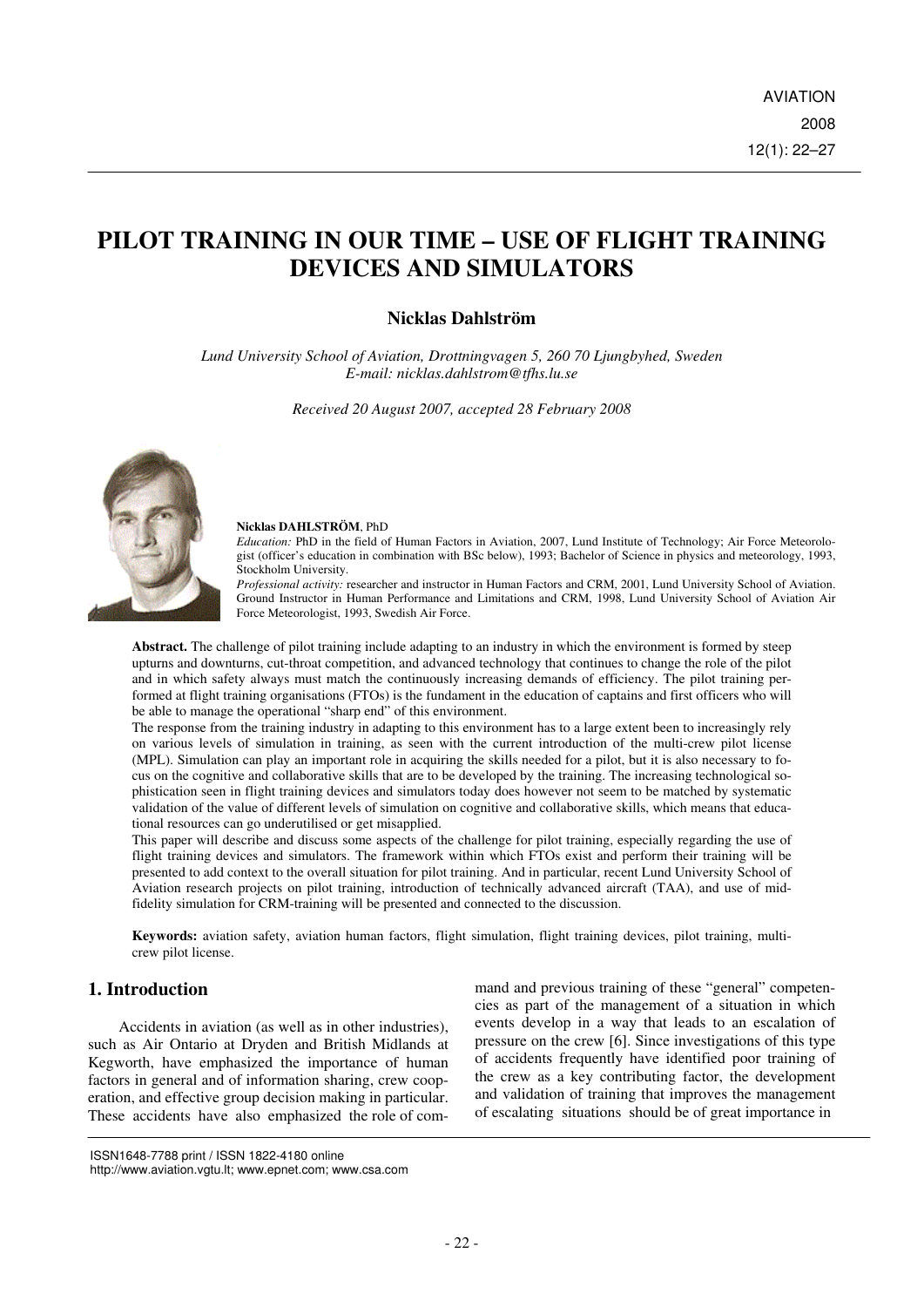making progress on safety [13]. This goes especially for situations that take crews outside of their routine work (i.e. beyond rules, standard operational procedures, and manuals). These situations are also typical for when crew encounter new technology in the work environment, such as when complex automation was introduced in airliners [3].

Research results from fire fighting tell us that successful management of escalating and complex situations relies heavily on the cognitive skills of the individuals involved as well as the teamwork skills of the group [10]. Among the cognitive processes that play an important role here are information processing, judgement, and decision making, and among the teamwork skills are communication, group interaction, and leadership [5,12]. Despite their criticality, opportunities to practise these skills are often limited. The continuous development of the capabilities of high-fidelity simulation has greatly improved the return on training investment with respect to technical handling of aircraft. Normal handling of aircraft as well as execution of standardised emergency routines can now be trained effectively in modern simulators. Modern technology in cockpits, (such as that posed by introducing TAAs in ab initio training) which in turn present new opportunities for errors and routes to breakdown, can also be introduced and practised with advanced high-fidelity simulators [11].

The development of high-fidelity simulation has not necessarily brought with it-improved opportunities for learning cognitive and coordinative skills, however. It is questionable whether there is an empirical basis for assessing the value of various levels of fidelity of aircraft or ship-bridge simulation on the teaching of these kinds of skills. The demand for continually increasing levels of high-fidelity simulation could be viewed as a response to the need to practise skills other than those of handling an aircraft. Despite the convincing visual effects, operator acceptance, and apparent validity of high-fidelity simulation, there is no certainty whether or to what extent quality of training is improved or better transferred to the operational environment by higher levels of fidelity.

There are indications that the transfer of cognitive and procedural training to practice may in fact benefit from lower-fidelity simulations, as this removes "distracting" featurism from the training setting [8]. This is indicated by Caird [1]:

> "…there is some evidence from flight simulation that higher levels of fidelity have little or no effect on skill transfer and reductions in fidelity actually improve training. Reductions of complexity may aid working memory and attention as skills and knowledge are initially acquired… Perhaps errors on the side of more fidelity reflect failed attempts to completely understand the underlying physical to cognitive mappings."

The connection between different levels of fidelity in training and different levels of learning seems to be underinvestigated and based mostly on a general faith in the effects of high fidelity. Caird stated "for decades, the

naïve but persistent theory of fidelity has guided the fit of simulation systems to training" [1].

Strohschneider and Gerdes have shown that midfidelity simulations hold the potential of being very effective in teaching the cognitive and team skills necessary for the successful management of emergencies [12]. The tool used in this research was a mid-fidelity simulation of a ship, the M/S Antwerpen. The M/S Antwerpen simulation has previously been used in Germany for training of emergency management with hospital staff, fire fighters, and policemen.

Beginning in the eighties, progress in technology led to an increased use of advanced and complex technology in transport aircraft. The consequences of this on the work performed in the cockpit were initially overlooked, however. As new types of accidents started to occur, research of human factors tried to catch up to understand the origins of these accidents. While the industry believed that replacing tasks performed by pilots with automatic functions would not be problematic, this proved not to be true [4]. On the contrary, it has been proven that changing the tools that are used for work fundamentally changes the content of work.

During the last decade, the arrival of small aircraft, technically advanced aircraft (TAA), containing the same advanced and complex technology found in modern transport aircraft, has prompted similar questions as those asked when the paradigm of work in transport aircraft cockpits was changed. To what extent this will or should affect regulations for training, design of training, and learning processes of students has still not been investigated in depth. As seen earlier, the introduction of new technology is normally ahead of reflection on the potential consequences of the technology. Since Lund University School of Aviation in 2004 decided to renew its aircraft fleet, replacing traditional aircraft with TAAs, it was also decided that this process would be monitored by a research project to study activities before and during the introduction and in particular expected and unexpected problems encountered during the introduction.

## **2. Methods 2.1. Introduction of TAA study**

The methodological approach in this study was to monitor the whole process of introduction, up to the first solo of the students, primarily by using interviews and questionnaires. Initially, the three flight instructors with responsibility for preparing the introduction were interviewed regarding the preparations for and their expectations about the introduction. The next step was to design questionnaires to be used, for flight instructors after their familiarisation flights with the aircraft and for students and flight instructors after selected flights up to the first solo. The questionnaires were based on bipolar questions regarding mental workload, learning, and use of the new technology in the aircraft. The same type of questionnaires that were used here had been tested in previous studies at Lund University School of Aviation [10, 14]. Out of the 18 flights leading up to the first solo, three flights were selected as suitable for data collection. These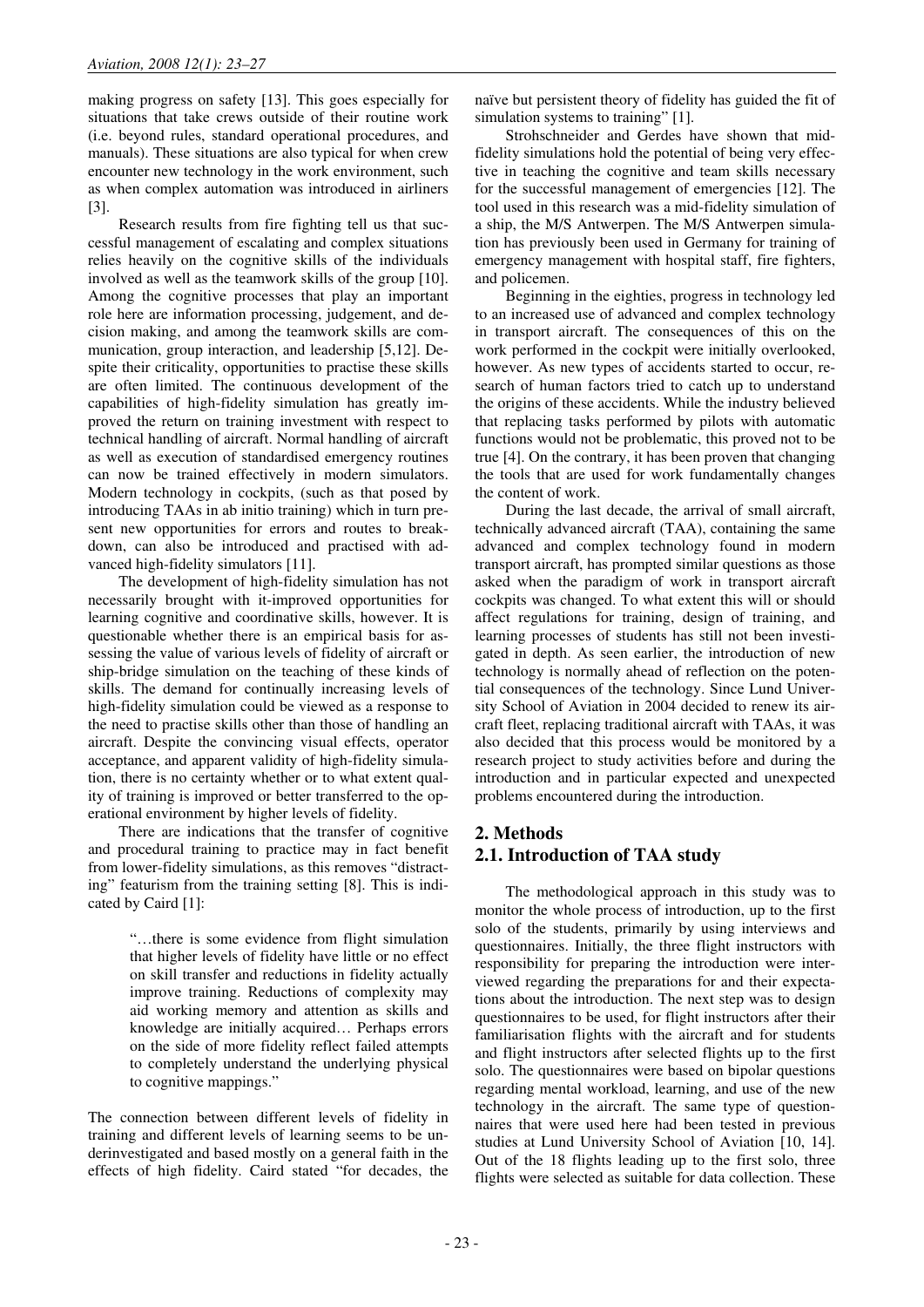flights were spaced to ensure accumulation of experience of the students without recently having added too much new content to the training. Finally, another set of interviews with three flight instructors on the course were performed. These were performed to be able to reflect on some of the data collected from student flights and to provide an overall view of the introduction process.

### **2.2. M/S Antwerpen study**

Of a total of 31 participants, 27 were students at Lund University School of Aviation in the later stage of their 20-month-long training in the Airline Transport Pilot Program and four were students in the Flight Instructor Program. The M/S Antwerpen simulation was performed in groups of six students, except in one case in which the flight instructor students participated and there were seven students in the group. The age of the participants ranged from 21 to 30.

The M/S Antwerpen simulation represents a new type of mid-fidelity simulation that seems to be rarely used in crew training. It is a complex simulation that includes all the major technical aspects of a cruising ship as well as other conditions like sea, weather, and other traffic. The task given to the participants is to safely navigate the ship M/S Antwerpen through a stormy night in the Atlantic Ocean. Due to adverse conditions and the age of the ship, the crew needs to deal with different types of problems that in the end may result in a state of emergency. The participants play designed roles as captain, first officer, first engineer, chief steward, ship's doctor, navigation officer, and first machinist. The simulation program is run by two facilitators and most of the communication with the participants is provided by printouts that feed standard information and information about anything that would be outside of the normal and safe operation of the ship. The participants have complete control of the ship and have to develop among themselves both overall strategies and instantaneous solutions to the situations that arise during the ship's voyage.

The M/S Antwerpen simulation is in it a part of a training program designed to develop the cognitive and cooperative skills of a group. The two-day program starts with an introduction and then continues with instructions, followed by the start of the first trip with the ship. This scenario is rarely completed entirely successfully by a group and is followed by a debriefing session. After this, lectures and discussions on effective group behaviour, especially related to emergency management, follow. The second scenario is designed to be more likely to end successfully and is also followed by a debriefing session. Data from the two trips with the M/S Antwerpen with each group was collected in the form of log files from the simulation itself, the collection of all order-notes given from the participants to the facilitators, and observations of the group made by a designated observer. The data from the sessions with the M/S Antwerpen have not yet been systematically analysed, and all results presented in this paper should be considered preliminary since they are based predominantly on observations made during the sessions.

The tasks that a group has to solve during the M/S Antwerpen vary from trivial to avoidance of disaster, and it is not designed to be used in a maritime setting. Even though the high level of detail in the simulation certainly makes this use highly relevant, this was not the original intention with the simulation. Instead the intention is to practice individual and group skills regarding information management and decision-making. These skills are also central to crew resource management (CRM) as described by regulations and performed in the aviation industry today. In addition, it has long been proved that the principles of aviation CRM seem to be universal to safetycritical industries, and the aviation, maritime, nuclear and chemical industries, as well as health care, have developed and shared knowledge together for many years now.

#### **3. Results**

#### **3.1. Introduction of TAA study**

The results of the introduction of TAAs showed that initial problems expected by the flight instructors who planned and performed the first phase of the introduction were experienced by some of the students and instructors, but for the majority there were few or no problems in adapting to the new technological and procedural environment. The three main areas in which problems were expected were the use of new instrumentation (computer screens generating larger amounts of information and presenting it differently than on traditional instruments), the higher speed range of the aircraft (compared to the aircraft previously used for training) and the use of side control (instead of the traditionally centrally placed control stick). Initially, some problems were encountered with the new instrumentation, primarily with the amount of information available and with finding the right information. However, these problems seemed to be overcome by the time for the first solo flight. The higher speed range and the use of side control did not seem not to generate more than occasional problems, even in the early stages of the training.

The unproblematic introduction was attributed by flight instructors to the time and resources that had gone into planning and preparation of the training sessions and training material. It was considered particularly important that a group of six flight instructors were designated and given time to prepare for the course. The instructors quickly became well coordinated and calibrated, providing confidence to the instructors and avoiding the otherwise common frustrations of students experiencing different training with different instructors. Interestingly, some experiences expressed by the instructors after the first solo, such as excessive focus on instruments, lack of knowledge of technical systems (particularly regarding fuel planning and management), and a student engaging the flight automation and then being unable to disengage it, gave indications about the importance on continued monitoring of the introduction of the aircraft in subsequent phases of the training.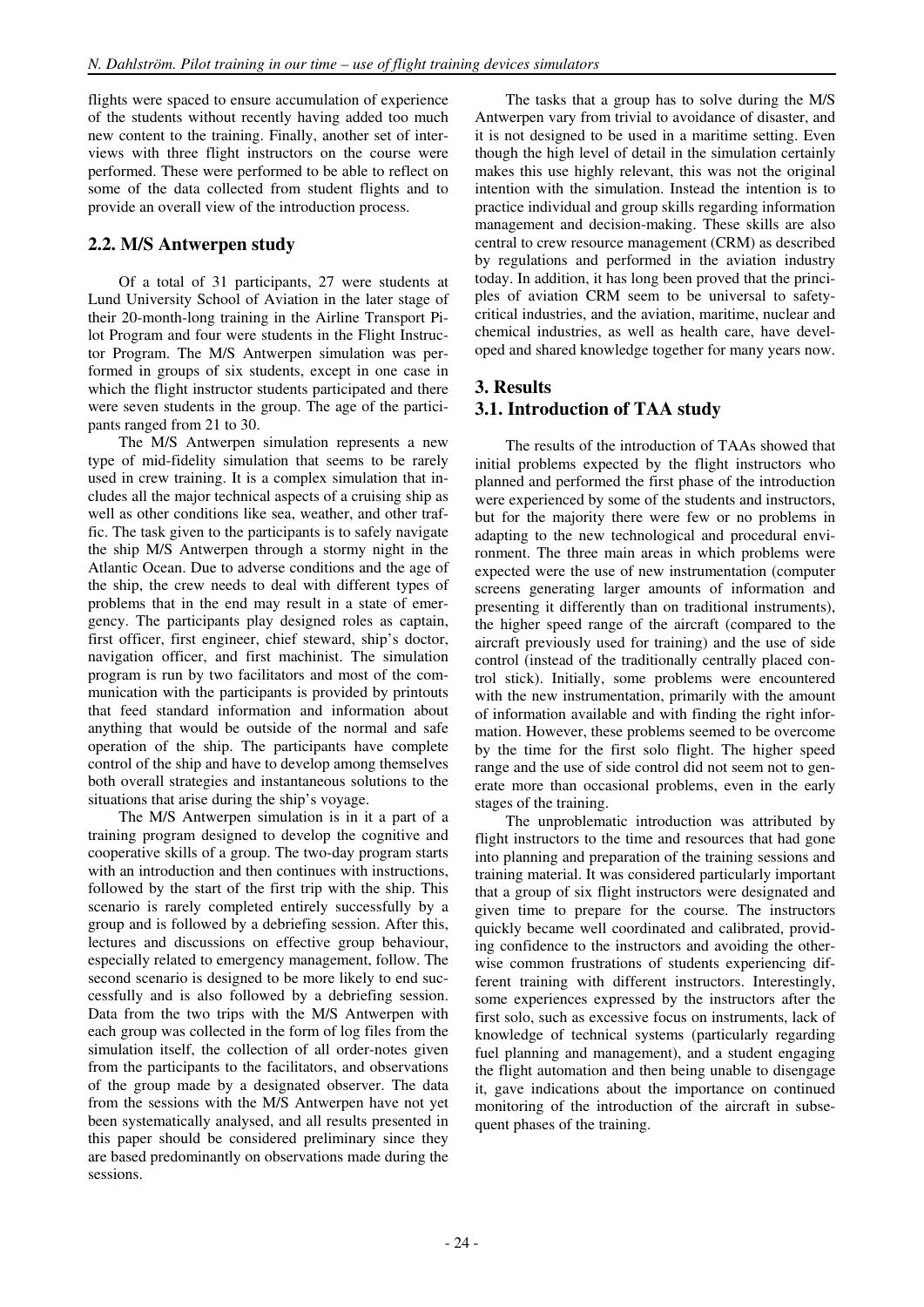### **3.2. M/S Antwerpen study**

Initially, the groups of participants were provided with general information about the M/S Antwerpen, the trip they were about to make, and their respective roles. Already at this stage the groups experienced problems with handling the amount of information they were provided with in the limited time available for preparation. Although this is part of the design of the training, the early phase of the first trip is relatively non-eventful and does provide time for the group to continue to sort out which information is available in the group. However, as the first trip started and information started to come out of the printer, the groups immediately became intensively engaged in the simulation. There were few attempts after this to regain an overview of the knowledge available in the group or on the structure of work in the groups. Attention was normally focused on the next sheet of paper coming out of the printer.

In none of the groups were goals or main priorities of the mission explicitly stated or even openly discussed during the first session. There were few or no attempts to form a strategy for information sharing, division of responsibilities (beyond those explicitly stated for the role), or how decisions should be made. The few attempts that were made were restricted to changing seats when realising that some roles had more in common than others and individual attempts by some participants to log their own activities or those transpiring in their department (primarily engineers logging maintenance and repair work on the technical systems of the ship). As the first session went along, those with less intensity followed more intensive periods. This provided groups with the opportunity to reflect on what had occurred on the ship and how the events had been managed. It was also is an opportunity to consider on a more general level how the work in the group was being performed and how it could be improved. These periods of idle time were however not used for any of this type of "process discussion". When the intensity went down the participants normally relaxed, chatted lightly about private matters, told some jokes, or simply sat, seemingly passive waiting for something to happen.

All of the groups participated lively, intensively and engagingly in the simulation. However, many of the discussions never came to any conclusion since they were interrupted by new information from the printer and many proposals accordingly never turned into action. In the absence of clear strategies regarding decision making, all crewmembers seemed to be empowered to make their own decisions. Initial attempts to have someone read and distribute information and to make sure that the captain was aware of all decisions were not stable in the face of the escalating intensity of the simulation. In every group there were examples of the same order coming from more than one crewmember, the crew not being aware of orders already having been given, and contradictory orders being provided to the facilitators. The lack of systematic information sharing and the consequences of it became obvious in the last stages of the first trip. When the scenario escalated and placed increasing levels of pressure

on the crew, there were many signs of confusion in the groups, with the most obvious being that in some cases some participants were not even aware of the dangers threatening until late events had started. As the session entered its final stages, signs of the increasing pressure on the crew could also be observed as communication between crewmembers became increasingly difficult and could no longer sustain coordinated actions in the group. Orders became more unclear and difficult to interpret and seemed to be given without coordination from individuals or sub-groups within the group. For all of the groups, the first trip ended with loss of the ship and a majority of the passengers as fatal victims of the events.

In preparation for the second trip with the M/S Antwerpen all of the five groups acted decidedly more proactive than before the first trip; goals were explicitly formulated, roles and duties and information connected to them were clarified, orders for various expected situations were prepared, and different emergency scenarios were also discussed and prepared for. In addition, all of the groups had organised their seating and information in log-files and on desks, a whiteboard, and walls to facilitate their tasks. Briefing routines had been decided on by all of the groups. As the escalation of events in the scenario increased, individual group members seemed to be caught up in their own responsibilities and the emergence of yet another paper from the printer seemed to distract group members during the briefings. Even groups that with great engagement tried to maintain briefing discipline had problems, and after about half the session the briefings of all groups had lost their initial form and purpose.

More decisions were made in the second scenario and they were overall better coordinated than they were during the first scenario. The dramatic change in how information was managed in the group (from piles of paper on a table to data on a whiteboard, maps on the wall, log-files, etc.) and the briefings seemed to keep the groups together, which led to more effective use of the skills and resources available to the group. Even as the groups in the second session were more prepared and motivated by the opportunity to improve their performance, there was great variation among the groups in the use of idle time. While some of the groups did use idle time to review actions and take proactive measures against anticipated risks, others again fell back to more relaxed behaviour. The difficulties with getting caught up in the unfolding of events were proven by the variation in process-oriented discussions. While discussion of how the work was being done was present in some of the groups, it was still limited and for some groups there was practically no process discussion during the second scenario. The final results, as counted in fatal victims of events on the ship, of the groups did not necessarily mirror the improvements in performance, but in the debriefing sessions after the second trip all groups expressed satisfaction with the improvement in their methods of managing the events. Also, all groups stated that they found the sessions to be important for their future role as airline pilots.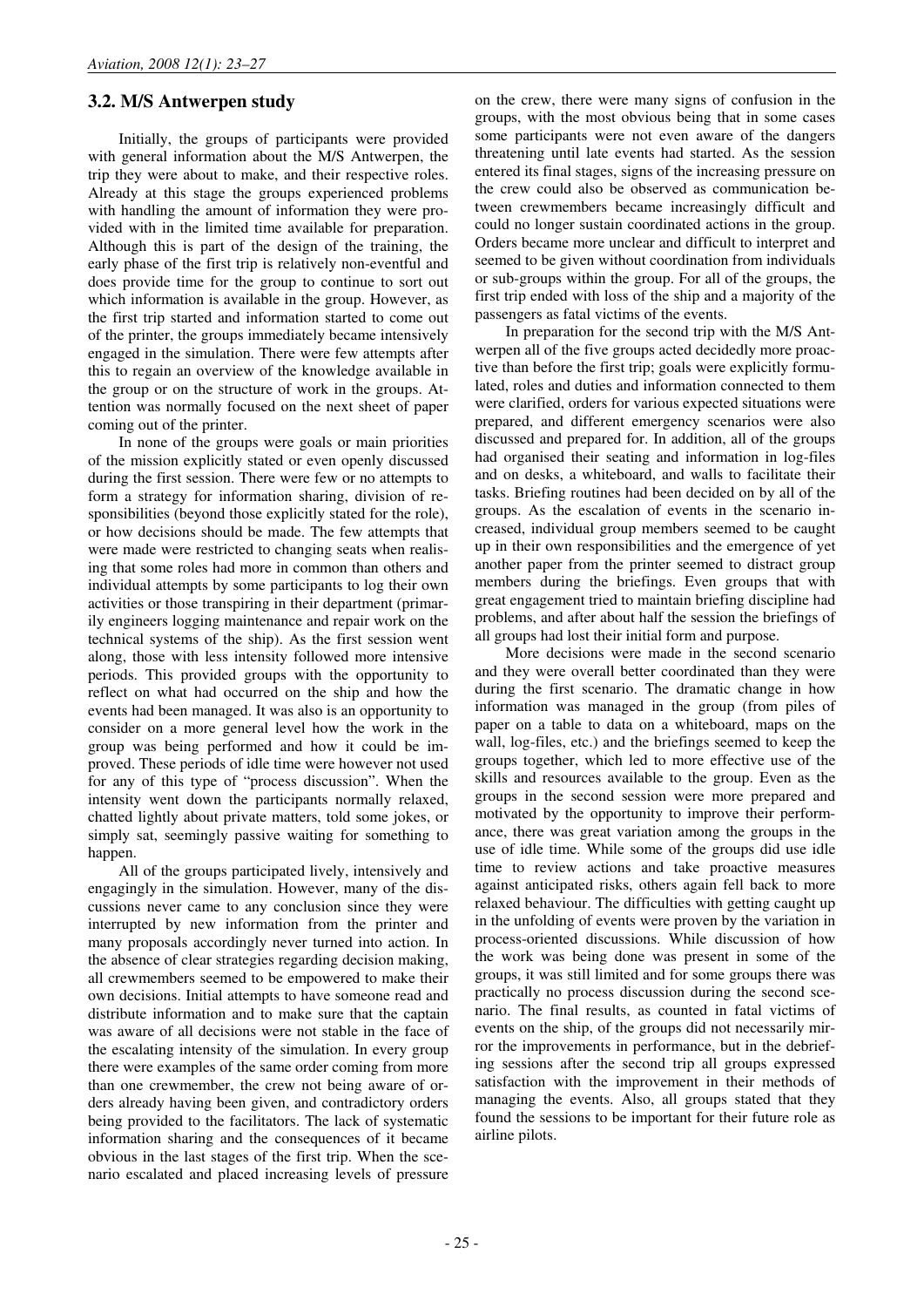### **4. Discussion 4.1. Introduction of TAA study**

The results of the study of the introduction of TAAs in ab initio flight training did show that this could be accomplished successfully. Few of the concerns that surfaced during the preparation for the introduction translated into problems for the students; not even the first flight resulted in a majority of students experiencing the anticipated problems. Regarding the time and resources used to prepare and follow up on the introduction as the reason for the successful introduction, as expressed by flight instructors, seems relevant. While new technology often promises increased system capabilities (for training: same as before, but now simpler and better) and safety, it also transforms the work of an operator and creates new ways for breakdown of performance and possibilities for new forms of accidents [4]. Consequently, the implications for the introduction of TAAs in basic aviation training were that only minimal preparations should be necessary. The Federal Aviation Administration has concluded, however, that to achieve the potential for increased safety available with TAAs additional training on specific TAA systems is necessary [6]. Time and resources utilised in the introduction of TAAs in this particular flight-training organisation seem to have facilitated the transformation of work and made it possible to avoid the initial pitfalls of the shift in technology. However, further research on the expected positive outcomes and potential problems of introducing TAAs is required; use of automation, transfer from the modern environment of a TAA to a traditional cockpit (still often found in commercial aviation), and the potential for acceptance of greater risk due to features intended for increased protection and safety need to be investigated. Also, the potential for loss of training qualities present in training with traditional aircraft should be investigated.

Comments on students being overly focused on the instruments and lacking in technical knowledge can be interpreted as indications that readily available information typical of the TAA cockpit shortcut or truncate active information management; the student knows how to work the system, but not how it works. To address these issues is of great importance to ensure that the expected benefits of using TAAs for basic aviation training translate into increased pilot competence, without the loss of cognitive skills needed for later stages of one's career. (The full articles on this project has recently been published in the International Journal of Applied Aviation Studies, see reference list) [2].

### **4.2. M/S Antwerpen study**

The results of the M/S Antwerpen indicates the usefulness of mid-fidelity simulation for training of generalised skills such as information sharing, group interaction, and decision making. The observations made during the sessions also provide interesting insights into individual and group actions in an escalating situation and proves that the M/S Antwerpen can be used as a research tool to investigate individual and group processes in action in

these types of scenarios. In particular the participant acceptance, and appreciation of the value of M/S Antwerpen as a training tool questions the need for the type of "photo realism" required in aviation today by regulations, provided by simulator manufacturers, and favoured by operators themselves. In light of the removal of the opportunity to focus on instrument readings and control settings, the participants in the M/S Antwerpen sessions are put in a situation in which their most useful tools are those of understanding the behaviour of themselves and their group.

Although the effects of the improvements in information management in the groups could be argued to be unsurprising (since it is one of the main learning points after the first session), the lack of structure in information management in all of the groups was still surprising. In spite of confusion, lack of knowledge, and uncoordinated and contradictory orders, there were few or no attempts during the first sessions to discuss or change the way information was managed. The dominance of the issues at hand at that moment seemed to effectively block any attempts to consider other strategies for handling information in the group. The process-oriented discussions yielded another interesting observation. The lack of this even during the second scenario can be interpreted as a strong indicator of the difficulties for a group to break out of the minute-to-minute management of events and instead focus on how the work is being done and consider whether it can be organised more effectively. This seems to be a quality of group management of escalating situations that needs a considerable amount of training before it can be applied in situations of increasing stress.

The M/S Antwerpen has also provided the observers of the processes in the groups with questions of generalised and specialised competence. In most operator professions, training starts with performing the specific operation, although with simple and restricted tasks. The student operator then continues to develop operational competence in parallel with acquiring knowledge deemed necessary for the operation. This creates a track to the future work role in which generalised competence, such as that of decision-making and group interaction is interwoven with the practise of skills in the operational frame. In other professions (such as engineering, medicine etc.), generalised competence is the starting point of the building of professional skills. Only later in the education and training do specific procedures for performance and professional action become a part of the skills. How these different routes to competence that needs to be used under high stress might affect analysis and action in escalating situations is a question that will be considered in the further use of the M/S Antwerpen.

### **5. Conclusions**

From the TAA study a conclusion in regards to basic civil aviation training is that the introduction of trainer aircraft equipped with modern cockpit technology (i.e. TAA), in ab initio flight training can be accomplished successfully with early and extensive involvement of